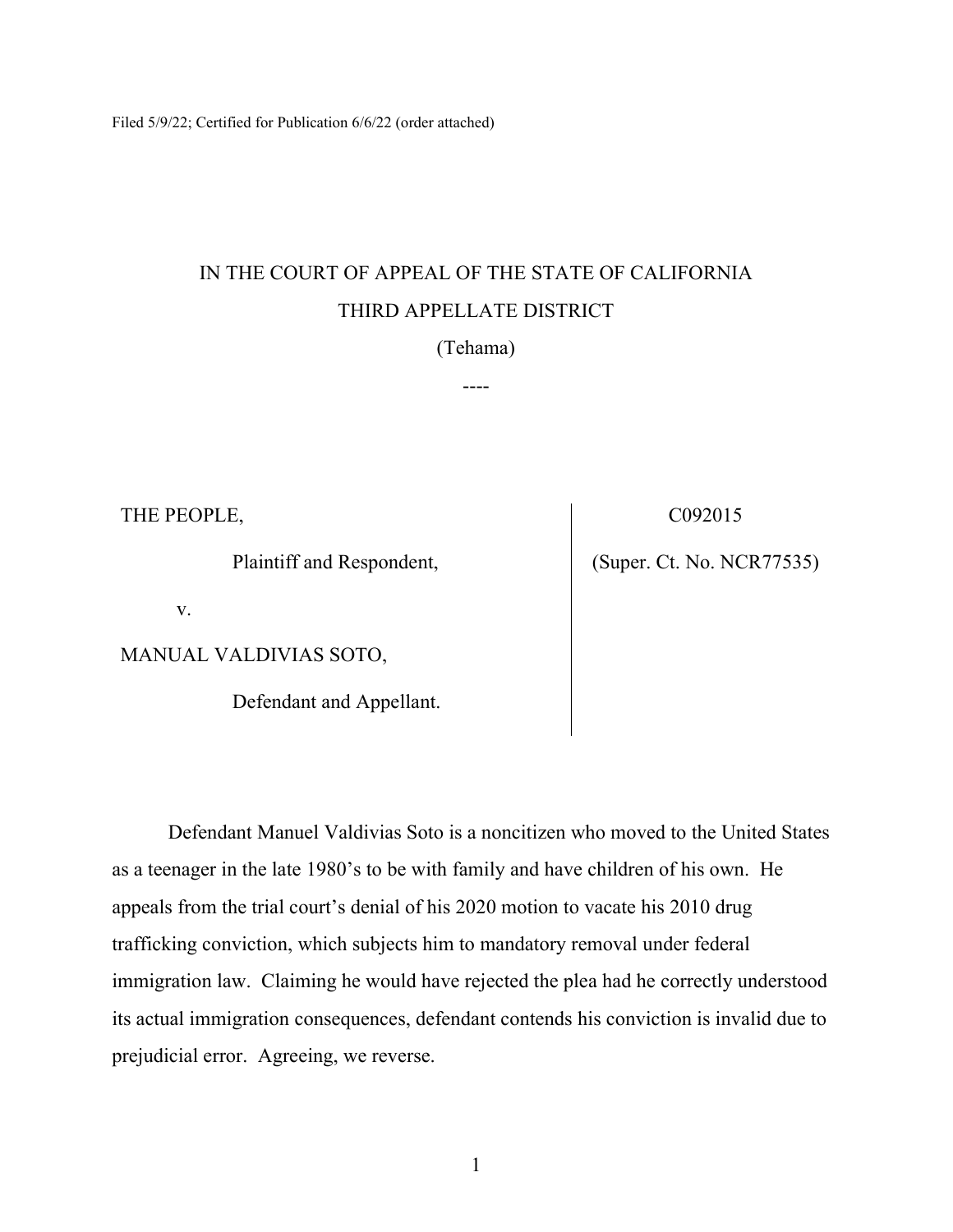### BACKGROUND

During a traffic stop in September 2009, police searched defendant and found 29.9 grams of methamphetamine in his breast pocket. According to the officer who arrested him, defendant stated he was to receive \$200 for delivering the drugs on behalf of another person. A probation report noted defendant had never attended school, was illiterate in English and spoke it poorly, and was subject to an immigration hold as a noncitizen.

Defendant was charged with possession for sale of methamphetamine (Health & Saf. Code, § 11378), transportation of methamphetamine (Health & Saf. Code, § 11379, subd. (a)), and driving without a license (Veh. Code,  $\S$  12500, subd. (a)). Pursuant to plea negotiations, defendant initialed and signed a waiver of rights and plea form, in which he indicated his understanding that, as a noncitizen, his plea "may cause my deportation, exclusion from admission to the United States and denial of citizenship or naturalization pursuant to the laws of the United States." He also initialed the following line on the form: "I read and understand the English language." Defendant's attorney signed an acknowledgement on the form stating, among other things, he had "explained the consequences of this plea" to his client. A Spanish interpreter signed an acknowledgement on the form stating she was duly sworn, had translated the form to defendant, and that defendant indicated he understood its contents.

During a plea colloquy in November 2009, the trial court and defendant had the following exchange:

"THE COURT: Mr. Soto, I have a Waiver of Rights form that appears to have your initials and signature. [¶] Did the Interpreter read it to you?

"THE DEFENDANT: Yes.

"THE COURT: Did you understand what she read to you?

"THE DEFENDANT: Yes.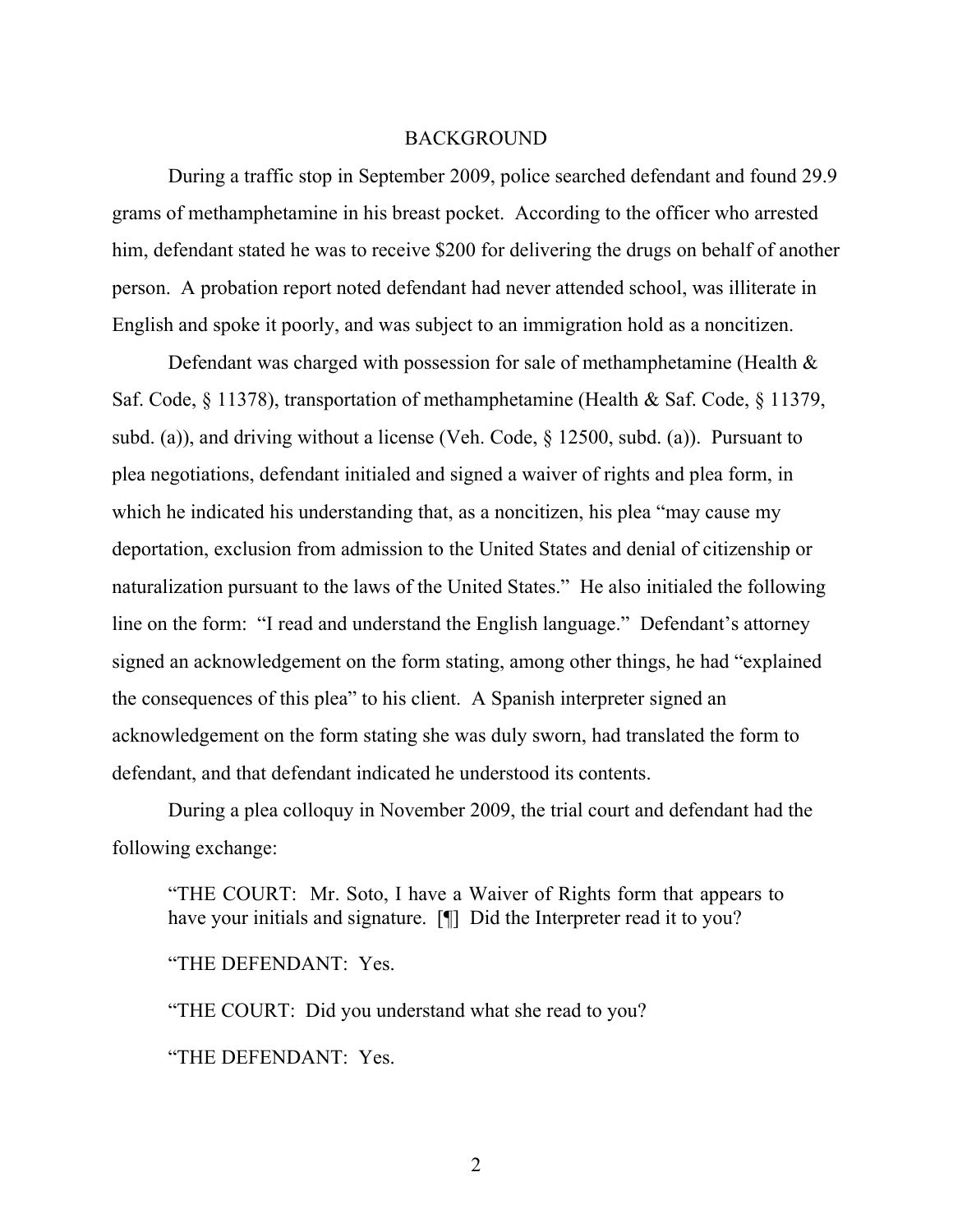"THE COURT: Sir, before I can accept this plea, you must give up your right to remain silent, your right to a trial by jury, your right at trial to see, hear, and ask questions of witnesses, present evidence, testify, and have the Court require the attendance of witnesses and require their testimony. [¶] Do you understand all of these rights?

"THE DEFENDANT: Yes.

"THE COURT: Are you giving up all of these rights?

"THE DEFENDANT: Whatever is necessary.

"THE COURT: Sir, I need to know if you are giving up the rights that I just told you about.

"THE DEFENDANT: Wait. What do you mean by saying "waive"?

"THE COURT: If you give them up, it means you will give up your right to remain silent, because when you plead guilty, you will do that out loud. If you plead guilty –

"THE DEFENDANT: I am guilty.

"THE COURT: If you plead guilty, we won't have a trial. You won't get to question the witnesses at that trial because we simply won't need to have a trial.

"THE DEFENDANT: I am guilty.

"[Pause for a discussion between defense counsel and defendant.]

 $"[\P] \ldots [\P]$ 

"THE COURT: Do you want or need any further time to speak with your attorney before you enter a plea?

"THE DEFENDANT: That's all right. Whatever.

"THE COURT: Sir, I need to know if you need more time to talk to your attorney?

"THE DEFENDANT: I don't think so.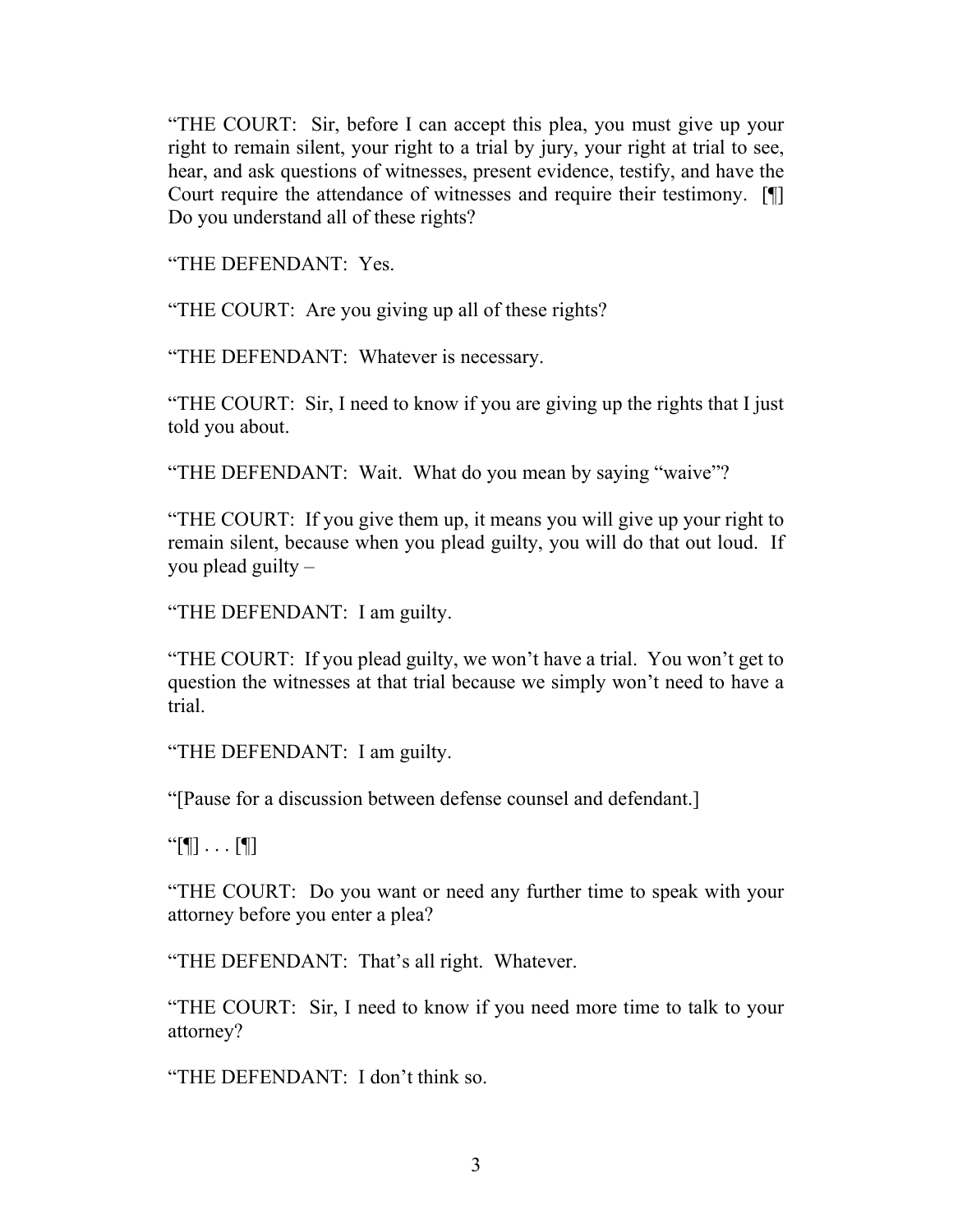"THE COURT: And right now is there anything that is affecting your ability to use good judgment or to think clearly?

"THE DEFENDANT: I am guilty of everything.

"THE COURT: Sir, I need to make sure that you are thinking clearly. Are you thinking clearly?

"THE DEFENDANT: Yes."

Defendant pleaded guilty to possession for sale of methamphetamine. The trial court found defendant "knows and understands the nature of the charge and consequences of his plea. His waiver is knowing, intelligent, express and explicit." Immigration consequences were not discussed.

Before sentencing, defendant informed the probation officer he did not want to be deported. At sentencing, defense counsel urged leniency, arguing "[b]ut for his status, his legal status, you know, more than likely he would be granted probation in a case like this." Noting defendant was on probation for misdemeanor possession of a loaded weapon in public (§ 12031, subd. (a)), the trial court sentenced him to two years in state prison and ordered him to register as a drug offender under Health and Safety Code section 11590.

In November 2017, the Department of Homeland Security detained defendant when he applied for admission for entry at San Luis, Arizona. Because his conviction is an "aggravated felony" under the federal Immigration and Nationality Act (8 U.S.C. § 1101 et seq.), defendant is subject to mandatory deportation and exclusion (8 U.S.C. §§ 1227, subd. (a)(2)(A)(iii), 1228, subd. (c)), and is ineligible for certain types of discretionary relief from removal "no matter how compelling his case" (*Moncrieffe v. Holder* (2013) 569 U.S. 184, 187 [185 L.Ed.2d 727]).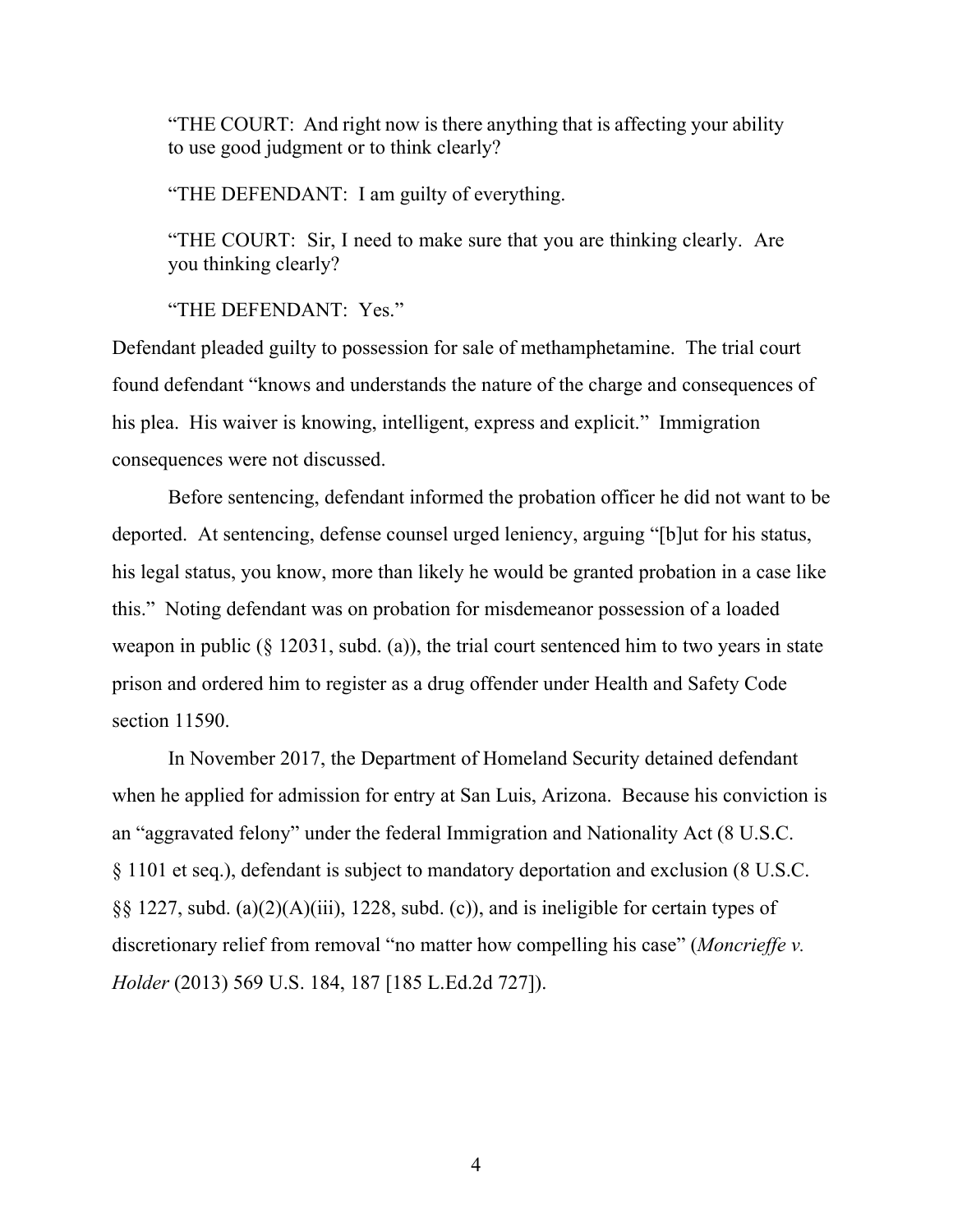In January 2020, defendant sought to withdraw his plea under Penal Code section 1473.7, **[1](#page-4-0)** which enables an out-of-custody defendant to file a motion to vacate a conviction upon showing by a preponderance of evidence the conviction is "legally invalid due to prejudicial error damaging the moving party's ability to meaningfully understand, defend against, or knowingly accept the actual or potential adverse immigration consequences of a plea of guilty." (*Id.,* subd. (a)(1), see *id.,* subd. (e)(3).) Defendant's briefing asserted he did not meaningfully understand the immigration consequences of the plea due to the complexity of immigration law; he claimed it was unclear at the time whether possession for sale of methamphetamine would trigger mandatory deportation and exclusion under federal law. In support of the motion, defendant submitted a declaration stating, among other things: "I came to the United States in the late 1980s. I was with my sister. My father died in 1987 and my mother sent us to the United States because she was too old to take care of us. [¶] . . . At the time of my plea I was employed cutting trees in Tehema [*sic*] County. At that time, I had two U.S. citizen children ages nine and eleven and I was solely responsible for their support." Furthermore, "my family would have faced extreme hardship if I was forced to return to [Mexico]" and "I have nothing left in Mexico to go back to." Consequently, "[t]he right to remain in the United States was more important to me than any potential jail sentence." Because "I did not receive affirmative, and competent advice regarding the potential immigration consequences,' " "I did not understand that this conviction could become [a] deportable offense years after my plea and become disastrous from an immigration law perspective." Finally, "I would not have accepted this plea if I knew that this conviction could result in deportation."

<span id="page-4-0"></span>**<sup>1</sup>** Undesignated statutory references are to the Penal Code.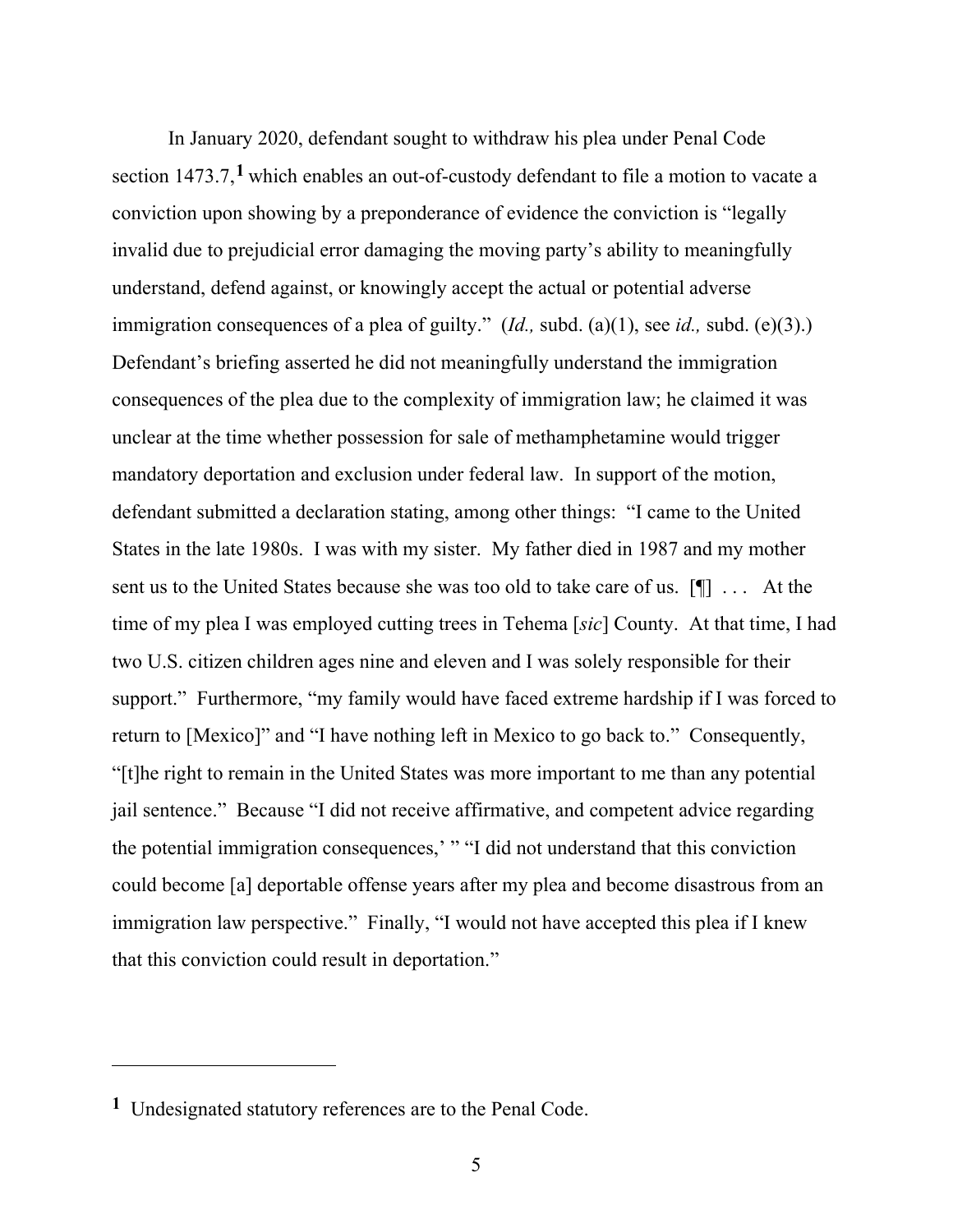In April 2020, the trial court denied his motion. Although the trial court was "not convinced that the filing [was] timely," it found that "possible immigration consequences [were] clearly stated in the waiver," which defendant had indicated he understood. The trial court rejected defendant's argument that the complexity of federal immigration law rendered him unable to understand its consequences, stating "more is required than a subjective decision as to the ability of one-given defendant to understand a complicated law." Furthermore, defendant's "repeated statements that he was guilty suggest that his predominant feeling was that he had no chance of winning at trial, no matter what his underlying concerns." Thus, defendant's "own words belie the current and self-serving contention that immigration consequences were all important to him."

#### **DISCUSSION**

Defendant contends the trial court erred in dismissing his section 1473.7 motion. We agree.

## A

We begin with the question of timeliness, given that defendant's plea was in 2010. If the movant is no longer in custody, the section 1473.7 motion may be deemed untimely if it was not filed with reasonable diligence after the later of (1) movant's receipt of the notice to appear in immigration court, or (2) the issuance of a final removal order based on the conviction. (§ 1473.7, subd. (b); *People v. Perez* (2021) 67 Cal.App.5th 1008, 1016.) Here, the final removal order had not been issued, and there is authority for reversal under such a lengthy time frame. (See, e.g., *People v. Rodriguez* (2021) 68 Cal.App.5th 301, 305 [finding of prejudicial error and order to vacate 2005 conviction for felony possession for sale of methamphetamine].)

#### B

Section 1473.7 motions are subject to independent review. (*People v. Vivar* (2021) 11 Cal.5th 510, 527.) Where, as here, "the facts derive entirely from written declarations and other documents, . . . '[t]he trial court and this court are in the same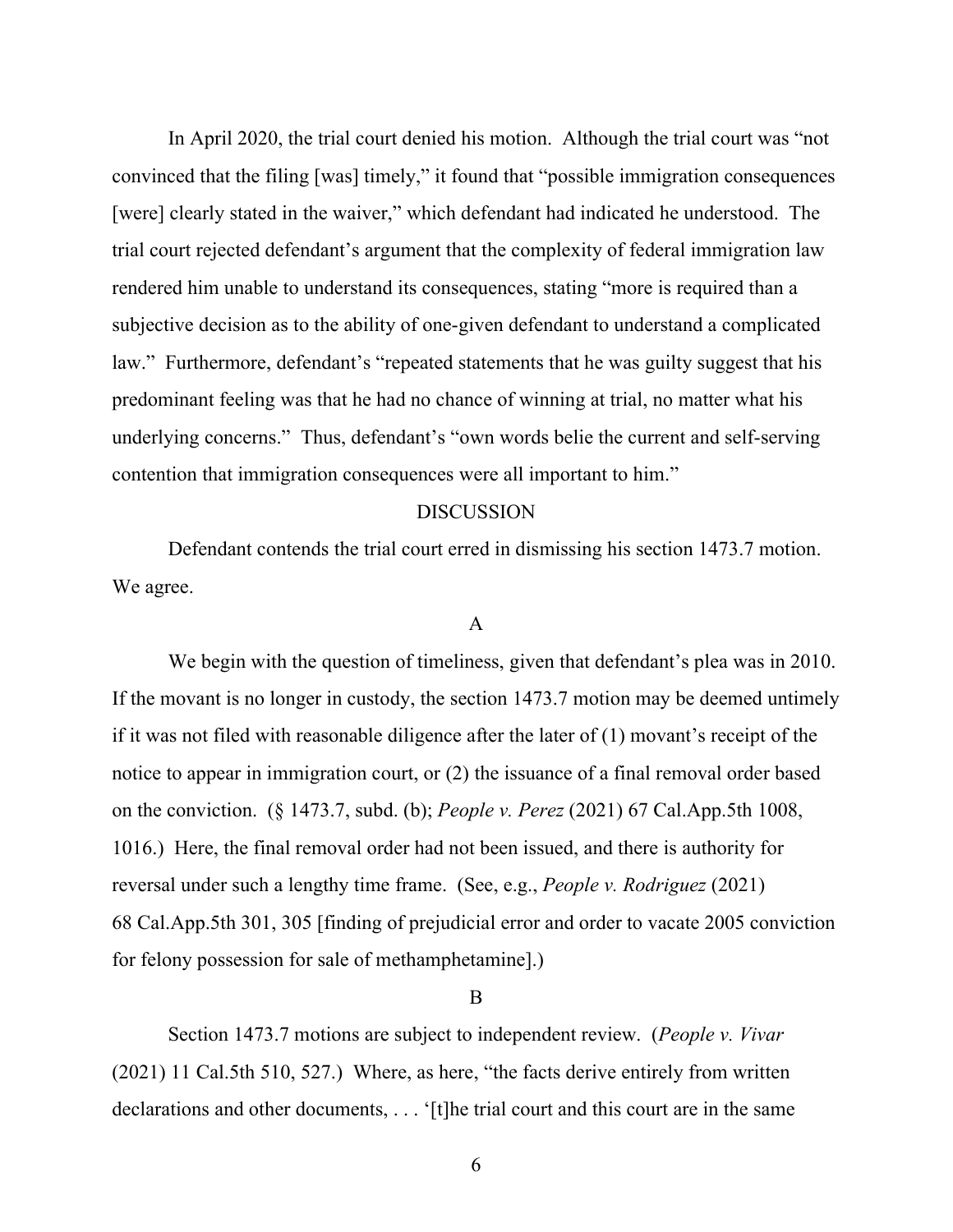position in interpreting written declarations' when reviewing a cold record in a section 1473.7 proceeding. [Citation.]" (*Id*. at p. 528.) In such cases, "it is for the appellate court to decide, based on its independent judgment, whether the facts establish prejudice under section 1473.7." (*Ibid.*)

The trial court erred in concluding the generic advisement regarding the potential immigration consequences of the plea satisfied section 1473.7. "[T]he words 'may have' in a[n] . . . immigration advisement are not an adequate immigration advisement for defendants charged with serious controlled substance offenses." (*People v. Ruiz* (2020) 49 Cal.App.5th 1061, 1065 [finding error in 1991 guilty plea to a drug offense where the defendant was advised of possible, rather than mandatory, immigration consequences].) In such cases, "[d]efendants must be advised that they *will* be deported, excluded, and denied naturalization as a *mandatory* consequence of the conviction." (*Ibid*., original italics; see *People v. Bravo* (2021) 69 Cal.App.5th 1063, 1073, review granted Dec. 15, 2021, S271782.) Furthermore, as a result of recent amendments to section 1473.7, defendant did not have to prove counsel was ineffective in failing to advise him of the mandatory immigration consequences. (Stats. 2018, ch. 825, § 2; *People v. Ruiz,* at p. 1067 [the Legislature "intended to change the law to give defendants a new right to prevail using an easier new standard to retroactively challenge invalid prior convictions," italics omitted].)

Rather, " 'a person's own error in not understanding or knowingly accepting that a guilty plea will have certain and adverse immigration consequences may constitute prejudicial error entitling the person to relief under section 1473.7.' [Citations.]" (*People v. Rodriguez* (2021) 68 Cal.App.5th 301, 321 (*Rodriguez*).) Nothing in the record demonstrates, and the People do not argue, defendant meaningfully understood and knowingly accepted the mandatory immigration consequences of his plea. The plea form indicated only that there might be immigration consequences; there was no mention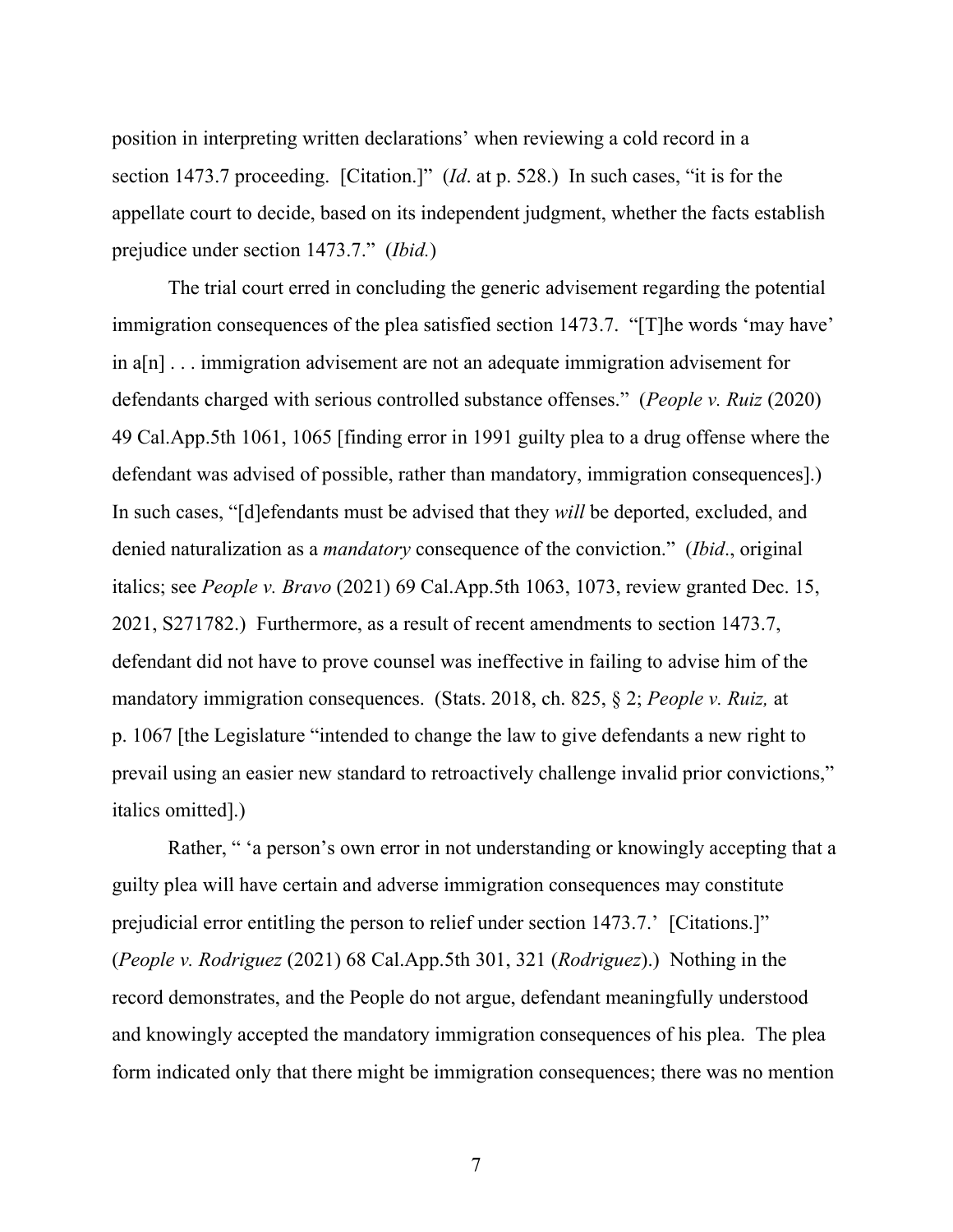during the plea colloquy of immigration consequences and no representations by defense counsel that they had provided such advisements.**[2](#page-7-0)**

 $\overline{C}$ 

The People nevertheless argue defendant failed to show prejudice, noting that defendant knew he was guilty and had no defense to offer at trial.

"[S]howing prejudicial error under section 1473.7, subdivision (a)(1) means demonstrating a reasonable probability that the defendant would have rejected the plea if the defendant had correctly understood its actual or potential immigration consequences." (*People v. Vivar, supra*, 11 Cal.5th at p. 529.) "A 'reasonable probability' 'does not mean more likely than not, but merely a reasonable chance, more than an abstract possibility.' [Citation.]" (*People v. Hardy* (2021) 65 Cal.App.5th 312, 329, italics omitted; *Rodriguez, supra*, 68 Cal.App.5th at p. 324, italics omitted.) "When courts assess whether a petitioner has shown that reasonable probability, they consider the totality of the circumstances. [Citation.] Factors particularly relevant to this inquiry include the defendant's ties to the United States, the importance the defendant placed on avoiding deportation, the defendant's priorities in seeking a plea bargain, and whether the defendant had reason to believe an immigration-neutral negotiated disposition was possible." (*People v. Vivar,* at pp. 529-530.) Courts "have long required the defendant corroborate such assertions with ' "objective evidence." ' [Citation.]" (*Id.* at p. 530.) It is not necessary to show defendant could have obtained a more favorable outcome at trial. (*Rodriguez,* at pp. 311-312 [prejudice established if the defendant " 'would have risked going to trial . . . even if only to figuratively throw a "Hail Mary"].)

<span id="page-7-0"></span>**<sup>2</sup>** Defendant additionally argues that the fact he did not have a Spanish interpreter throughout the proceedings prevented him from fully understanding the proceedings. Because defendant raises this issue for the first time on appeal, it is forfeited. "As a general rule, an appellant waives issues on appeal that he or she did not initially raise in the trial court. [Citation.]" (*People v. Ponce* (2009) 173 Cal.App.4th 378, 381.)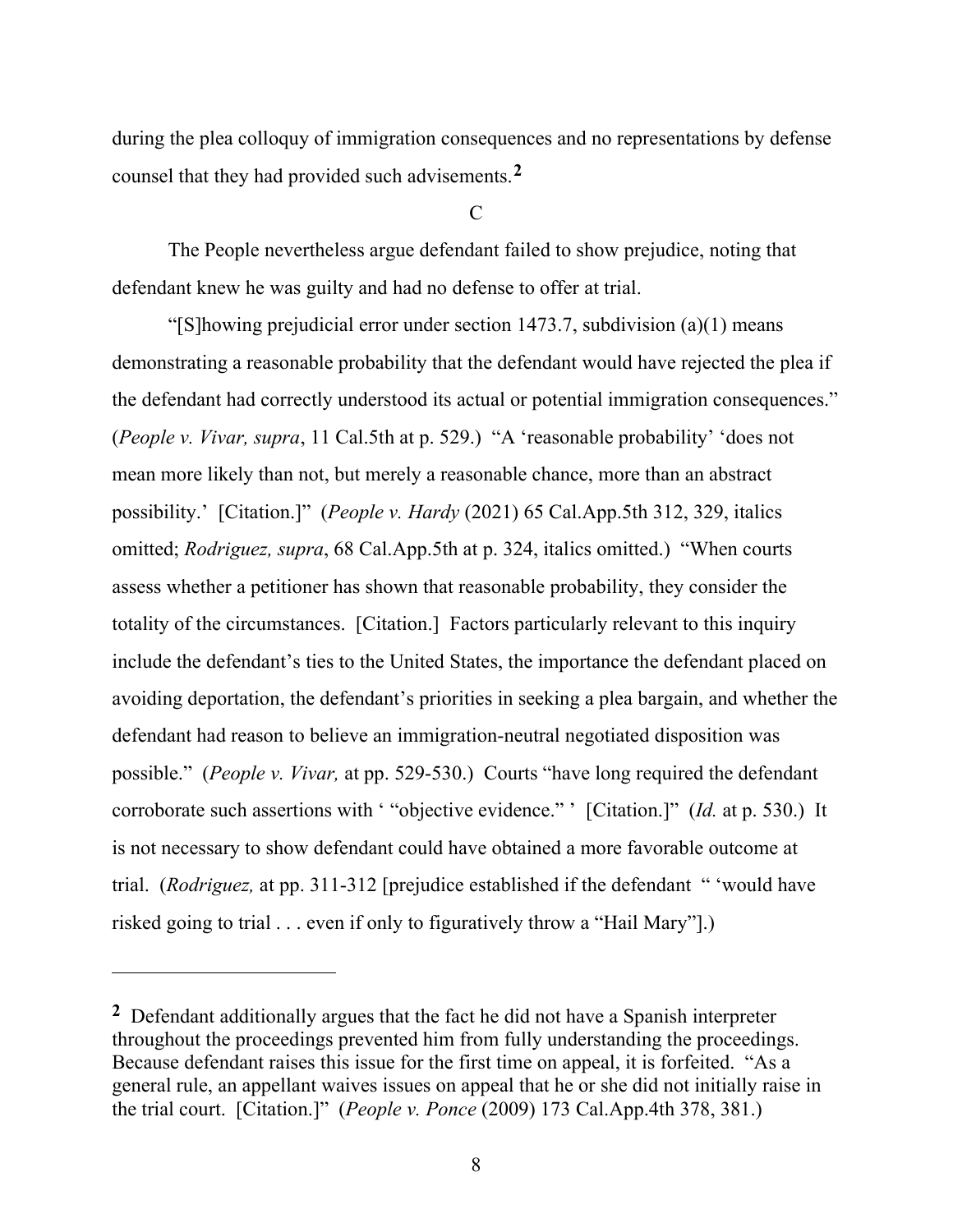The standard for determining the sufficiency of such corroborating evidence is an issue pending review. (*People v. Espinoza* (May 28, 2021, F079209) [nonpub. opn.], review granted Sept. 15, 2021, S269647.) In *Espinoza*, the Fifth District Court of Appeal concluded the defendant's declaration, without more, was insufficient to show immigration consequences were a paramount concern of his, even though he had lived in the United States for 20 years and his family was here. (*Ibid*.) By contrast, published appellate cases that bookend *Espinoza* establish a defendant's close ties to the United States may sufficiently corroborate his or her declarations. (*People v. Alatorre* (2021) 70 Cal.App.5th 747, 771 [prejudice established where the defendant had lived in the United States since he was a preschooler, his entire family lived here, and he eventually married and raised children here]; *Rodriguez, supra*, 68 Cal.App.5th at pp. 324-325 [prejudice established where the defendant lived in the United States for decades since infancy, her immediate family and children lived here, she attended school here, and she lacked meaningful ties to her birth country]; *People v. Mejia* (2019) 36 Cal.App.5th 859, 872 [compelling evidence of prejudice where the defendant had been living in the United States for eight years, since he was 14 years old, and his wife and infant son lived here, as well as his mother and six siblings]; *People v. Camacho* (2019) 32 Cal.App.5th 998, 1011 [prejudice established because the defendant was "brought to the United States over 30 years ago at the age of two, has never left this country, and attended elementary, middle, and high school in Los Angeles County. . . . [and] is, and at the time of his plea was, married to a United States citizen with an American citizen son, and now also an American citizen daughter"].)

Here, we conclude that defendant's biographical history and contemporaneous communications sufficiently corroborate his claim that immigration consequences were, at the time of his plea, a paramount concern of his. Defendant had lived in the United States since he was a teenager in the late 1980's, his children and family lived here, and he was gainfully employed. Before sentencing, he specifically advised the probation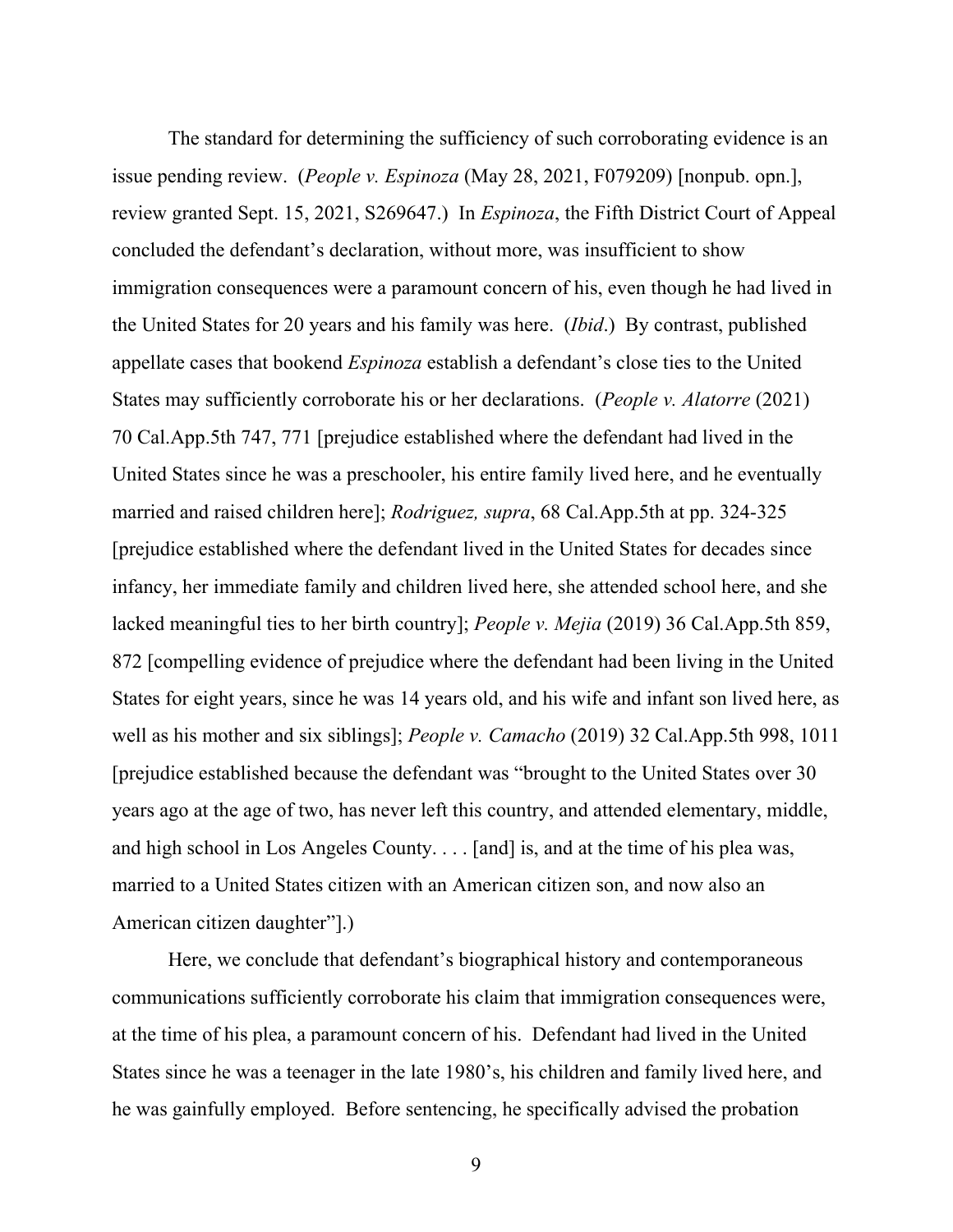officer he did not want to be deported. Evidence of defendant's desire to remain in the United States is substantial and uncontroverted.

Applying our independent judgment, we conclude, based on the totality of the circumstances, it is reasonably probable defendant would have rejected the plea had he correctly understood its actual immigration consequences. Therefore, defendant established prejudice.

Accordingly, defendant has carried his burden and is entitled to relief. (See *People v. Camacho, supra*, 32 Cal.App.5th at p. 1012 ["The appropriate remedy is to direct the trial court to grant the motion"].)

## DISPOSITION

The order denying the section 1473.7 motion is reversed. The matter is remanded to the superior court with directions to grant the motion and vacate the conviction.

> $\frac{|S|}{|S|}$ MAURO, J.

We concur:

 $/$ S/ $/$ RAYE, P. J.

 $\frac{|S|}{|S|}$ HOCH, J.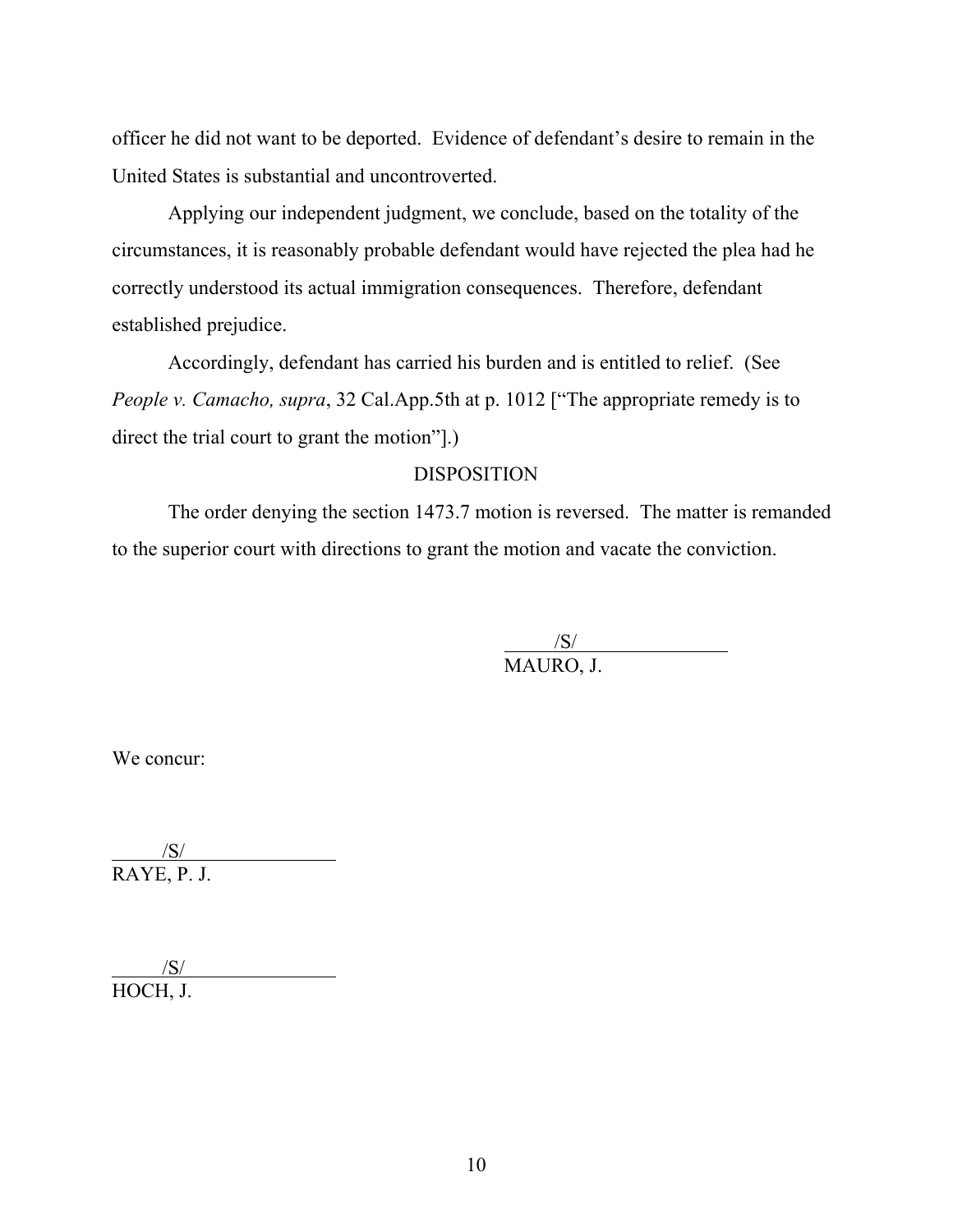# CERTIFIED FOR PUBLICATION

# IN THE COURT OF APPEAL OF THE STATE OF CALIFORNIA THIRD APPELLATE DISTRICT

(Tehama)

----

THE PEOPLE,

Plaintiff and Respondent,

v.

MANUAL VALDIVIAS SOTO,

Defendant and Appellant.

C092015

(Super. Ct. No. NCR77535)

ORDER GRANTING REQUEST TO PUBLISH

APPEAL from a judgment of the Superior Court of Tehama County, Richard Scheuler, Judge. Reversed with directions.

Erin J. Radekin, under appointment by the Court of Appeal, for Defendant and Appellant.

Rob Bonta, Attorney General, Michael P. Farrell, Senior Assistant Attorney General, Julie A. Hokans and Galen N. Farris, Deputy Attorneys General, for Plaintiff and Respondent.